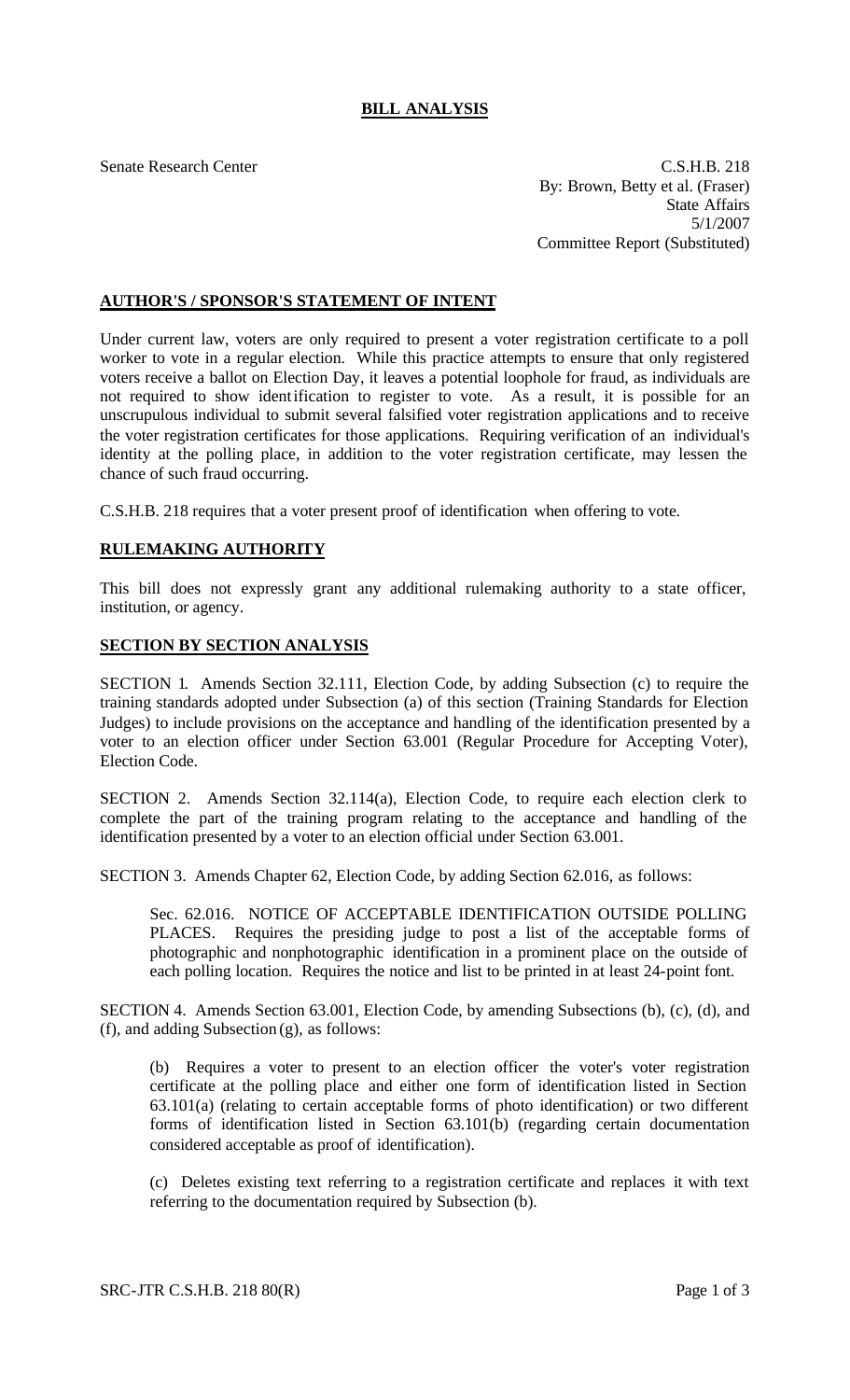(d) Requires the voter to be accepted for voting if the voter's name is on the precinct list of registered voters and the voter's identity can be verified from the documentation presented under Subsection (b).

(f) Makes a conforming change.

(g) Authorizes the acceptance of a voter for provisional voting only under Section 63.011 (Provisional Voting), Election Code, if the requirements for identification prescribed by Subsection (b) are not met. Requires an election officer to inform a voter who is not accepted for voting under this section of the voter's right to cast a provisional ballot under that section.

SECTION 5. Amends Section 63.006(a), Election Code, to require that a voter whose registration certificate indicates that the voter is currently registered in the percent in which the voter is offering to vote, but whose name is not on the precinct list of registered voters, be accepted for voting if the voter's identity can be verified from the documentation presented under Section 63.001(b).

SECTION 6. Amends Section 63.007(a), Election Code, to make a conforming change.

SECTION 7. Amends Section 63.008(a), Election Code, to require that a voter who does not present a voter registration certificate when offering to vote, but whose name is on the list of registered voters for the precinct, be accepted for voting if the voter executes an affidavit stating that the voter does not have the voter's voter registration certificate in the voter's possession at the polling place at the time of offering to vote and the voter's identity can be verified from the documentation presented under Section 63.001(b), rather than if the voter presents proof of identification in a form described by Section 63.0101.

SECTION 8. Amends Section 63.0101, Election Code, as follows:

Sec. 63.0101. DOCUMENTATION OF PROOF OF IDENTIFICATION. (a) Creates this subsection from existing text. Sets forth certain documentation that constitutes an acceptable form of photo identification, rather than proof of identification, under this chapter (Accepting Voter). Deletes existing text relating to certain documents.

(b) Sets forth certain documentation that constitutes acceptable proof of identification under this chapter.

SECTION 9. Amends Section 63.011(a), Election Code, to include a person to whom Section  $63.001(g)$  applies as a person who is authorized to cast a provisional ballot if the person executes an affidavit with certain statements.

SECTION 10. Amends Section 521.422, Transportation Code, by amending Subsection (a) and adding Subsection (d), as follows:

(a) Sets forth certain fees for the issuance of a personal identification certificate, except as provided by Subsection (d).

(d) Prohibits the Texas Department of Transportation from collecting a fee for a personal identification certificate issued to a person who states that the person is obtaining said certificate for the sole purpose of satisfying Section 63.001(b)(1), Election Code, and who meets other certain criteria.

SECTION 11. Requires the secretary of state as soon as practicable after the effective date of this Act to adopt the training standards and develop the training ma terials required to implement Section 32.111 (Training Standards for Election Judges), and for the county clerk of each county to provide a session of training under Section 32.114 (Public County Training Program), Election Code, using the standards adopted and the materials developed, to implement the change in law made by this Act to Section 32.111, Election Code.